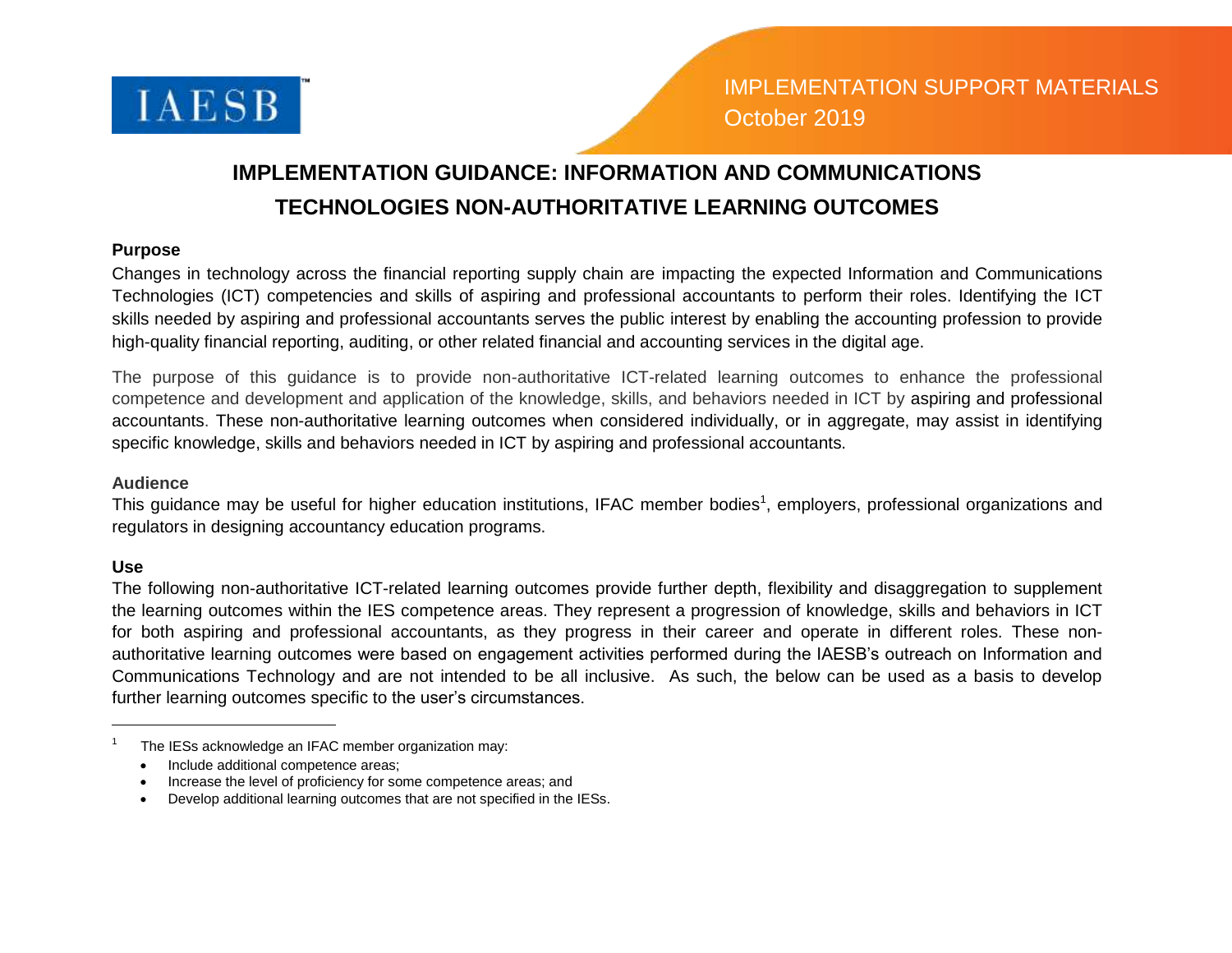



**This publication does not constitute an authoritative pronouncement of the International Accounting Education Standards Board and does not amend the IESs. This publication is not a substitute for reading the IESs. The examples in the guidance are supplemental to the learning outcomes in the IESs, non-authoritative, nonexhaustive, intended to be information enhancing, and should not be used as a 'checklist'.**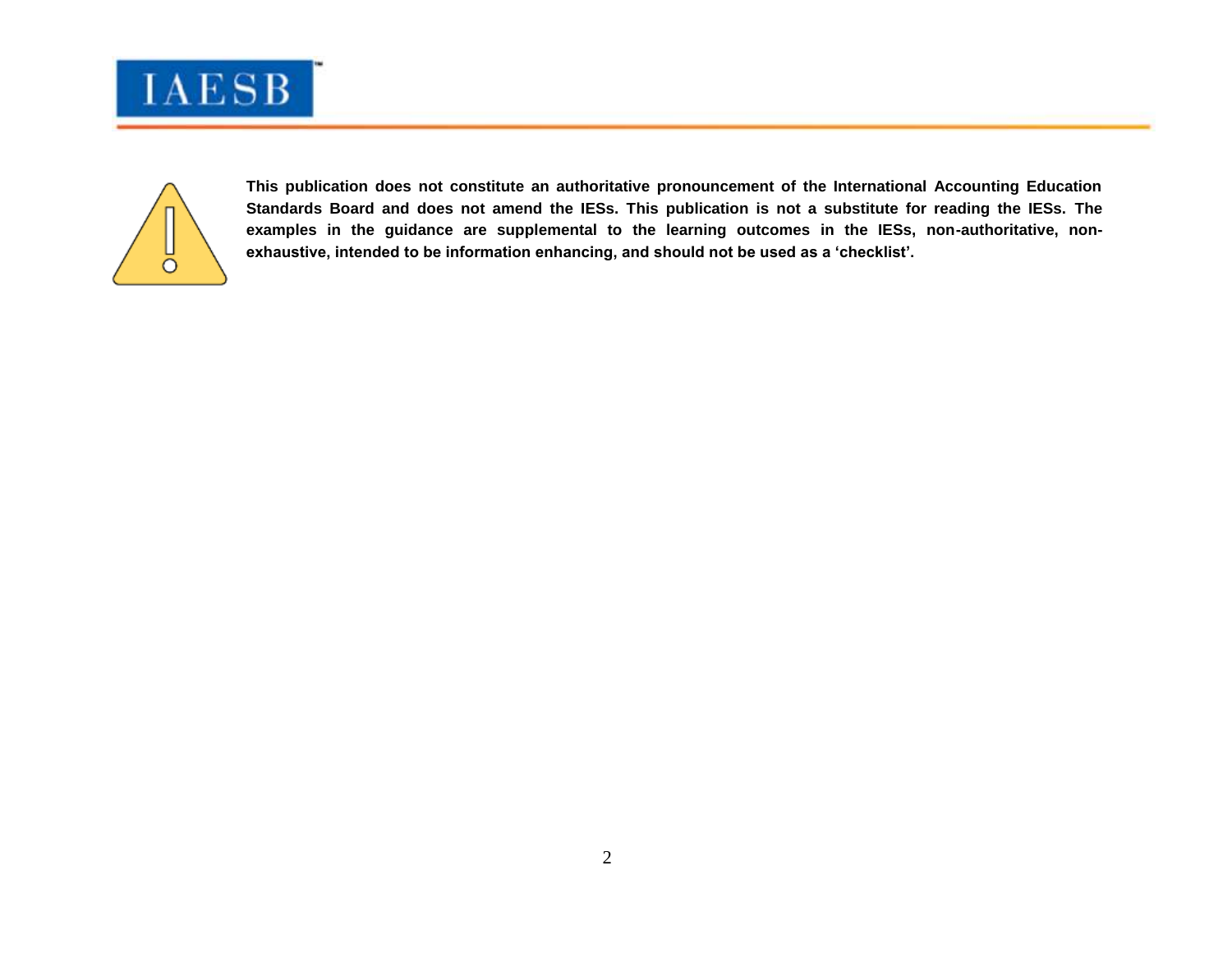

| IES 2 - Initial Professional Development - Technical Competence                          |                                                                                                                                                                                                                                                                                                                                                    |  |
|------------------------------------------------------------------------------------------|----------------------------------------------------------------------------------------------------------------------------------------------------------------------------------------------------------------------------------------------------------------------------------------------------------------------------------------------------|--|
| (b) Management Accounting                                                                |                                                                                                                                                                                                                                                                                                                                                    |  |
| <b>Related Learning Outcomes</b><br>from IES                                             | <b>PROGRESSION</b>                                                                                                                                                                                                                                                                                                                                 |  |
| IES 2 (b) (iv) Analyze data and<br>information to support<br>management decision making. | Use ICT, including data analytics<br>Describe how structured, semi-<br>and visualization tools and<br>structured and unstructured<br>techniques, to enhance the<br>data are used by an<br>organization to capture and<br>presentation, communication and<br>record transactions.<br>interpretation of data and<br>information for decision making. |  |

| (f) Governance, risk management and internal control                                                                                                                                                                                                                        |                                                                                                                                                                                                                                                                                                                                                                                                                                                                                                                                                                                                                                                                                                            |  |  |
|-----------------------------------------------------------------------------------------------------------------------------------------------------------------------------------------------------------------------------------------------------------------------------|------------------------------------------------------------------------------------------------------------------------------------------------------------------------------------------------------------------------------------------------------------------------------------------------------------------------------------------------------------------------------------------------------------------------------------------------------------------------------------------------------------------------------------------------------------------------------------------------------------------------------------------------------------------------------------------------------------|--|--|
| <b>Related Learning Outcomes</b><br>from IES                                                                                                                                                                                                                                | <b>PROGRESSION</b>                                                                                                                                                                                                                                                                                                                                                                                                                                                                                                                                                                                                                                                                                         |  |  |
| IES 2 (f) (i) Explain the principles of $ $<br>good governance, including the<br>rights and responsibilities of<br>owners, investors, and those<br>charged with governance; and the<br>role of stakeholders in governance,<br>disclosure, and transparency<br>requirements. | Identify methods of secure data<br>Use ICT, including data analysis<br>Select appropriate ICT to<br>$\bullet$<br>and visualization tools, to<br>communicate data and<br>transmission to support<br>compliance with regulatory<br>facilitate reporting to those<br>information to internal and<br>charged with governance.<br>requirements and ethical<br>external stakeholders.<br>principles.<br>Recognize where data<br>handling or sharing with third<br>parties has breached regulatory<br>requirements or an<br>organization's internal policies<br>or procedures.<br>Describe how ICT is used for<br>governance, risk<br>management and compliance,<br>and enterprise resource<br>planning purposes. |  |  |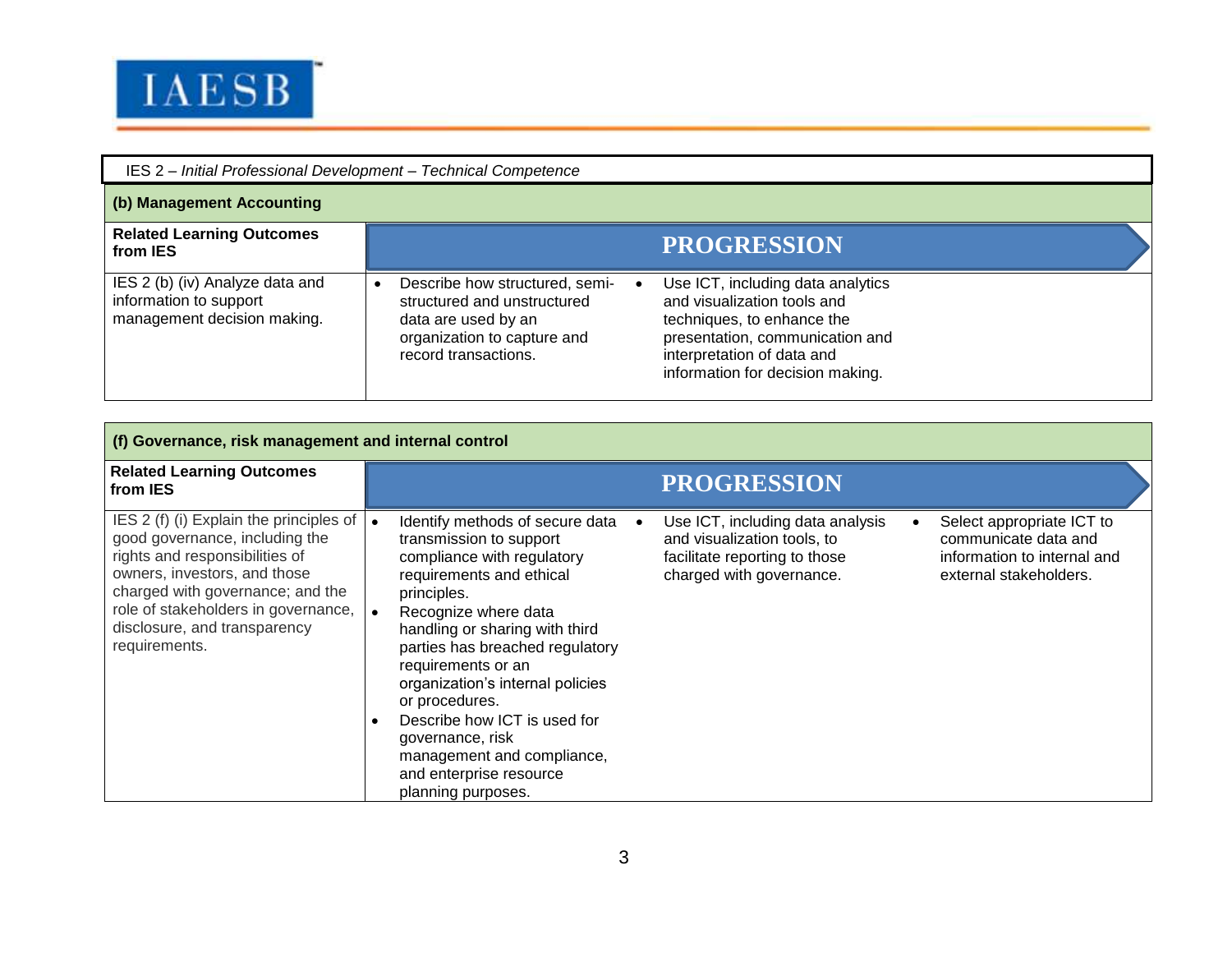

| (f) Governance, risk management and internal control                                                          |                                                                                                                                                                                                                                                                                                                                                                                                                                                                                                                                                                                                                                                                                                                                                                                                            |  |  |
|---------------------------------------------------------------------------------------------------------------|------------------------------------------------------------------------------------------------------------------------------------------------------------------------------------------------------------------------------------------------------------------------------------------------------------------------------------------------------------------------------------------------------------------------------------------------------------------------------------------------------------------------------------------------------------------------------------------------------------------------------------------------------------------------------------------------------------------------------------------------------------------------------------------------------------|--|--|
| <b>Related Learning Outcomes</b><br>from IES                                                                  | <b>PROGRESSION</b>                                                                                                                                                                                                                                                                                                                                                                                                                                                                                                                                                                                                                                                                                                                                                                                         |  |  |
| IES 2 (f) (ii) Analyze the<br>components of an organization's<br>governance framework.                        | Discuss the importance of<br>$\bullet$<br>integrating ICT risk<br>management factors within an<br>organization's overall risk<br>management framework.                                                                                                                                                                                                                                                                                                                                                                                                                                                                                                                                                                                                                                                     |  |  |
| IES 2 (f) (iii) Analyze an<br>organization's risks and<br>opportunities using a risk<br>management framework. | Identify opportunities to use<br>Use ICT, including data analysis<br>$\bullet$<br>ICT to enhance communication<br>and visualization tools, to identify<br>points of increased risk in an<br>with those charged with<br>organization's processes and<br>governance.<br>controls.<br>Identify additional security risks<br>$\bullet$<br>introduced by the use of ICT.<br>Identify relevant and reliable<br>$\bullet$<br>data and information to inform<br>the assessment of an<br>organization's risks.<br>Identify risks or threats to an<br>$\bullet$<br>organization's security of data<br>and information posed by the<br>external environment, including<br>in contracts with third party<br>suppliers.<br>Explain process or system<br>$\bullet$<br>failures that contribute to<br>increased ICT risk. |  |  |
| IES 2 (f) (iv) Analyze the<br>components of internal control<br>related to financial reporting.               | Identify similarities and<br>differences between ICT<br>applications and technology<br>environments that serve as the<br>basis for performing an<br>individual's professional<br>responsibilities.                                                                                                                                                                                                                                                                                                                                                                                                                                                                                                                                                                                                         |  |  |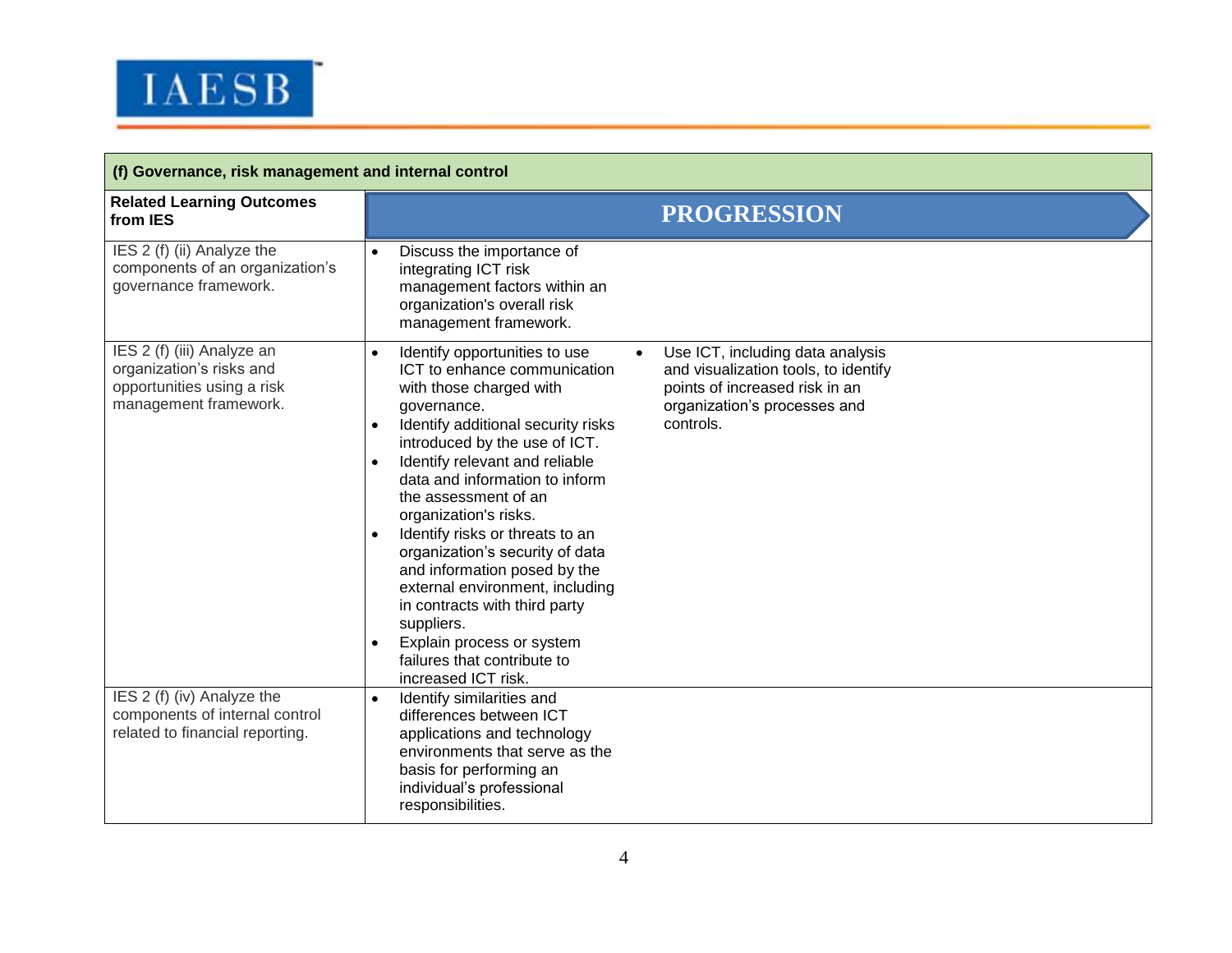

| (f) Governance, risk management and internal control                                                                                                                      |                                                                                                                                                                                                                                                                                                                                                 |                                                                                                                                                                                                                                                                                                                                                                                                                       |                                                                                                                                                                                                                                                                                                                                                                                                         |
|---------------------------------------------------------------------------------------------------------------------------------------------------------------------------|-------------------------------------------------------------------------------------------------------------------------------------------------------------------------------------------------------------------------------------------------------------------------------------------------------------------------------------------------|-----------------------------------------------------------------------------------------------------------------------------------------------------------------------------------------------------------------------------------------------------------------------------------------------------------------------------------------------------------------------------------------------------------------------|---------------------------------------------------------------------------------------------------------------------------------------------------------------------------------------------------------------------------------------------------------------------------------------------------------------------------------------------------------------------------------------------------------|
| <b>Related Learning Outcomes</b><br>from IES                                                                                                                              |                                                                                                                                                                                                                                                                                                                                                 | <b>PROGRESSION</b>                                                                                                                                                                                                                                                                                                                                                                                                    |                                                                                                                                                                                                                                                                                                                                                                                                         |
| IES 2 (f) (v) Analyze the adequacy<br>of systems, processes and controls<br>for collecting, generating, storing,<br>accessing, using, or sharing data<br>and information. | Explain how data and<br>information is transferred into,<br>within and out of an<br>organization.<br>Describe how to protect data<br>and information shared with<br>third parties.<br>Describe how to protect<br>systems, data and information<br>from internal and external<br>security threats, including when<br>working with third parties. | Use ICT to analyze the efficiency<br>and effectiveness of processes<br>and controls in an organization.<br>Use ICT to identify process and<br>control failures in an organization<br>and determine the root cause of<br>these failures.<br>Analyze the adequacy of an<br>organization's processes and<br>controls to protect data and<br>information from unauthorized<br>access, transformation and<br>transmission. | Develop appropriate<br>responses to process and<br>control failures.<br>Design processes and<br>controls to protect data and<br>information from<br>unauthorized access,<br>transformation and<br>transmission.<br>Evaluate the impact of<br>process and control failures<br>on an organization.<br>Assess the completeness<br>and accuracy of data and<br>information derived from<br>digital sources. |

| (g) Business laws and regulations                                                                                                                                  |                                                                                                                                                                                                          |  |
|--------------------------------------------------------------------------------------------------------------------------------------------------------------------|----------------------------------------------------------------------------------------------------------------------------------------------------------------------------------------------------------|--|
| <b>Related Learning Outcomes</b><br>from IES                                                                                                                       | <b>PROGRESSION</b>                                                                                                                                                                                       |  |
| IES 2 (g) (iii) Apply data protection<br>and privacy regulations when<br>collecting, generating, storing,<br>accessing, using, or sharing data<br>and information. | Demonstrate collaboration when<br>interacting with individuals both<br>inside and outside of accounting<br>functions to ensure the appropriate<br>use of data and information within an<br>organization. |  |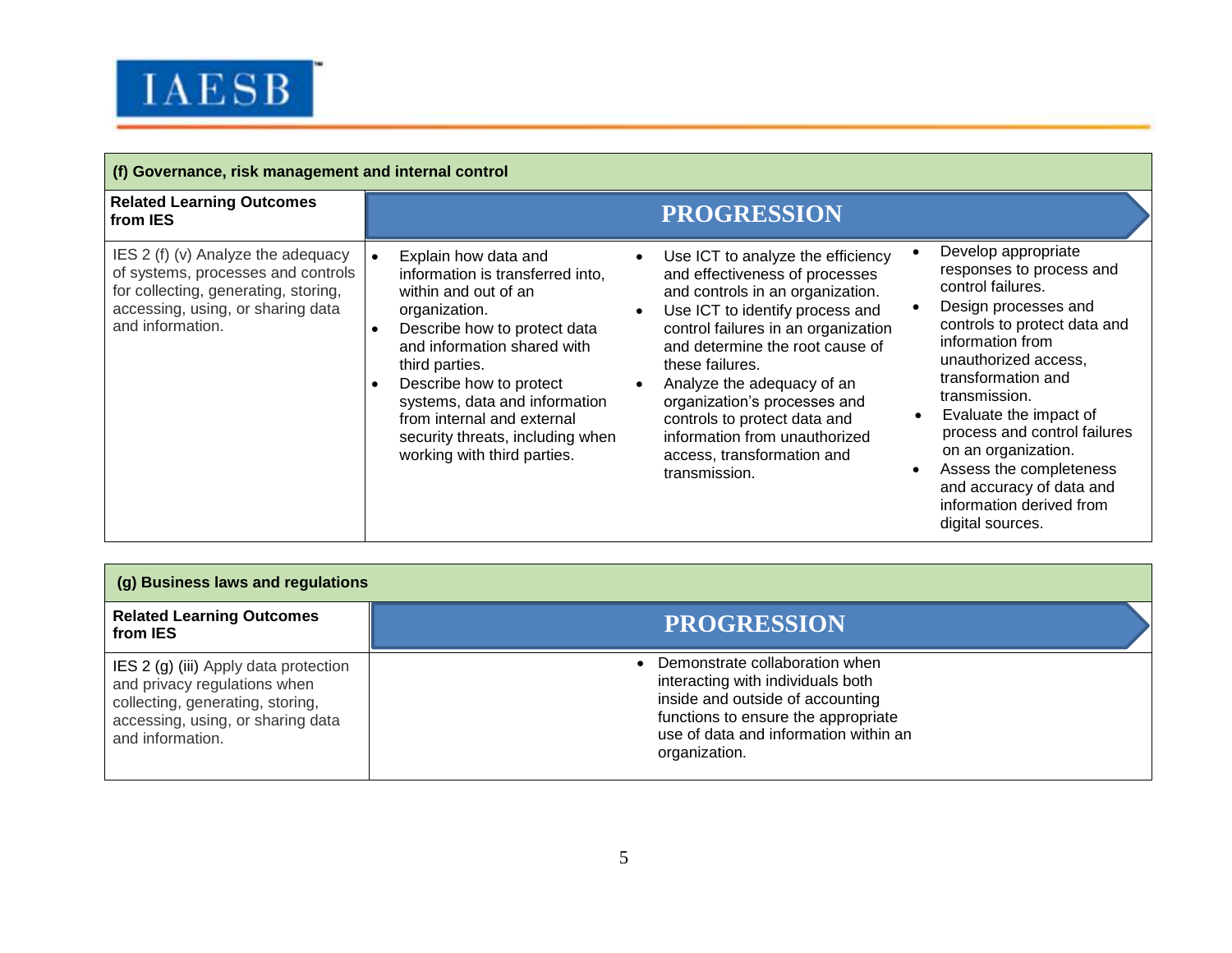

| (h) Information and communications technologies                                                                                                                                                                                                        |                                                                                                                                                                                                                                                                                                                                                                                                                                                                                                                                                                                                                                                                                                                                                                                                                                                                                                                                                                            |                                                                                                                                                                                                              |
|--------------------------------------------------------------------------------------------------------------------------------------------------------------------------------------------------------------------------------------------------------|----------------------------------------------------------------------------------------------------------------------------------------------------------------------------------------------------------------------------------------------------------------------------------------------------------------------------------------------------------------------------------------------------------------------------------------------------------------------------------------------------------------------------------------------------------------------------------------------------------------------------------------------------------------------------------------------------------------------------------------------------------------------------------------------------------------------------------------------------------------------------------------------------------------------------------------------------------------------------|--------------------------------------------------------------------------------------------------------------------------------------------------------------------------------------------------------------|
| <b>Related Learning Outcomes</b><br>from IES                                                                                                                                                                                                           | <b>PROGRESSION</b>                                                                                                                                                                                                                                                                                                                                                                                                                                                                                                                                                                                                                                                                                                                                                                                                                                                                                                                                                         |                                                                                                                                                                                                              |
| IES 2 (h) (i) Explain the impact of<br>Information and Communications<br>Technologies (ICT) developments<br>on an organization's environment<br>and business model.<br>IES 2 (h) (ii) Explain how ICT<br>supports data analysis and<br>decision making | Identify new and emerging ICT to<br>• Analyze the benefits and<br>$\bullet$<br>support improved decision<br>costs of ICT for improved<br>business outcomes.<br>making.<br>Explain the integration of people,<br>technology and processes when<br>developing ICT strategies.                                                                                                                                                                                                                                                                                                                                                                                                                                                                                                                                                                                                                                                                                                | Select appropriate ICT through<br>$\bullet$<br>consideration of its costs,<br>benefits and limitations.<br>Advise on appropriate ICT<br>strategies that support an<br>organization's business<br>objectives. |
| IES 2 (h) (iii) Explain how ICT<br>supports the identification,<br>reporting, and management of risk<br>in an organization.                                                                                                                            | Recognize stakeholders' data and<br>information needs and<br>expectations.                                                                                                                                                                                                                                                                                                                                                                                                                                                                                                                                                                                                                                                                                                                                                                                                                                                                                                 | Prepare data and information<br>$\bullet$<br>visually to support improved<br>decision making.                                                                                                                |
| IES 2 (h) (iv) Use ICT to analyze<br>data and information.                                                                                                                                                                                             | Use relevant and reliable data<br>Describe an organization's data<br>$\bullet$<br>$\bullet$<br>and information processes<br>and information when<br>including the flow of information,<br>performing analysis.<br>movement of documents, human<br>• Use data and information from<br>intervention and ICT<br>a variety of sources to support<br>dependencies.<br>decision making and solve<br>Describe the data source<br>problems.<br>and the nature and extent<br>Use ICT to review, extract and<br>of procedures performed<br>transform relevant data.<br>when conducting data<br>Use ICT to identify trends,<br>analysis.<br>patterns and outliers in data<br>Explain the differences between<br>and information.<br>$\bullet$<br>prescriptive, predictive, diagnostic<br>• Apply ICT to interrogate a<br>and descriptive data analysis.<br>technology data source.<br>Discuss the integrity of data and<br>$\bullet$<br>information obtained from digital<br>sources. |                                                                                                                                                                                                              |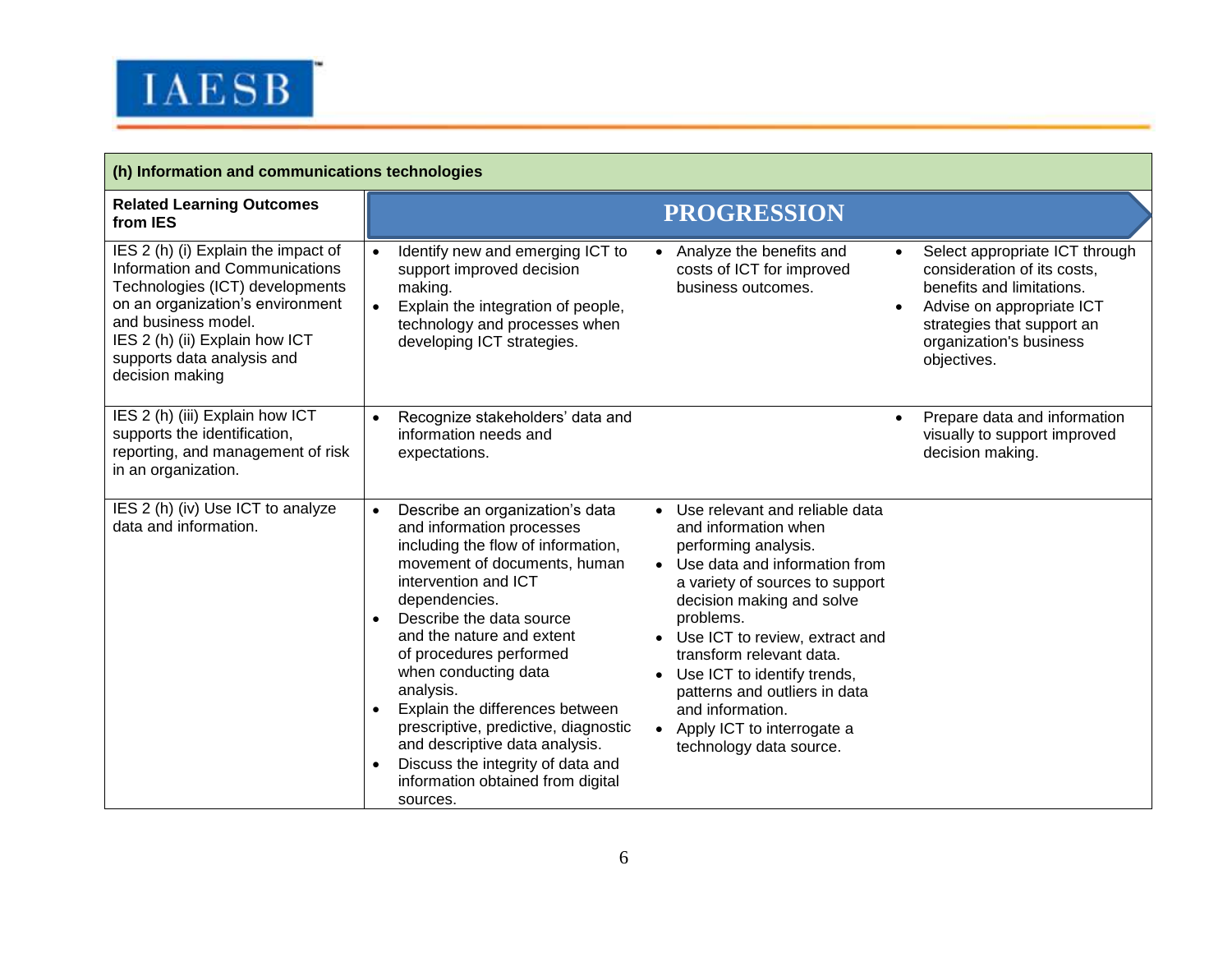

| (h) Information and communications technologies                                                                                                                                                                                                                      |                                                                                                                                                                                                                                                                                                                                                                                                                                                                                                                                                                                                                                                                                                                                                                                                                                                                           |  |  |
|----------------------------------------------------------------------------------------------------------------------------------------------------------------------------------------------------------------------------------------------------------------------|---------------------------------------------------------------------------------------------------------------------------------------------------------------------------------------------------------------------------------------------------------------------------------------------------------------------------------------------------------------------------------------------------------------------------------------------------------------------------------------------------------------------------------------------------------------------------------------------------------------------------------------------------------------------------------------------------------------------------------------------------------------------------------------------------------------------------------------------------------------------------|--|--|
| <b>Related Learning Outcomes</b><br>from IES                                                                                                                                                                                                                         | <b>PROGRESSION</b>                                                                                                                                                                                                                                                                                                                                                                                                                                                                                                                                                                                                                                                                                                                                                                                                                                                        |  |  |
| IES 2 (h) (v) Use ICT to enhance<br>the efficiency and effectiveness of<br>communication.                                                                                                                                                                            | • Use visualization tools to<br>Describe the advantages and<br>Prepare data and information in<br>$\bullet$<br>disadvantages of using different<br>communicate insights from<br>a form that is useful for internal<br>graphical options or other outputs<br>an analysis of data.<br>and external stakeholders.<br>generated by visualization tools.<br>Evaluate how new and<br>$\bullet$<br>Describe how data and information<br>emerging ICT has the potential<br>to change the channels of<br>can be analyzed and presented.<br>communication from and<br>across systems.                                                                                                                                                                                                                                                                                               |  |  |
| IES 2 (h) (vi) Apply ICT to enhance<br>the efficiency and effectiveness of<br>an organization's systems.<br>IES 2 (h) (vii) Analyze the<br>adequacy of ICT processes and<br>controls.<br>IES 2 (h) (viii) Identify<br>improvements to ICT processes<br>and controls. | Identify improvements to processes<br>Plan the effective<br>$\bullet$<br>$\bullet$<br>$\bullet$<br>using ICT, including producing<br>implementation of new ICT.<br>summarized management reporting<br>for decision making, protecting<br>access and integrity of financial<br>information and identifying new<br>sources of technology that enhance<br>reporting.<br>Describe how ICT risks can be<br>mitigated through design and<br>implementation of effective<br>processes and controls.<br>Summarize the advantages and<br>disadvantages of data visualization<br>tools.<br>Identify the impact of risks,<br>processes and flows of data and<br>information, to an organization.<br>Identify when an organization should<br>$\bullet$<br>seek advice from experts on the<br>adoption and integration of ICT.<br>Identify the appropriate timing to<br>adopt new ICT. |  |  |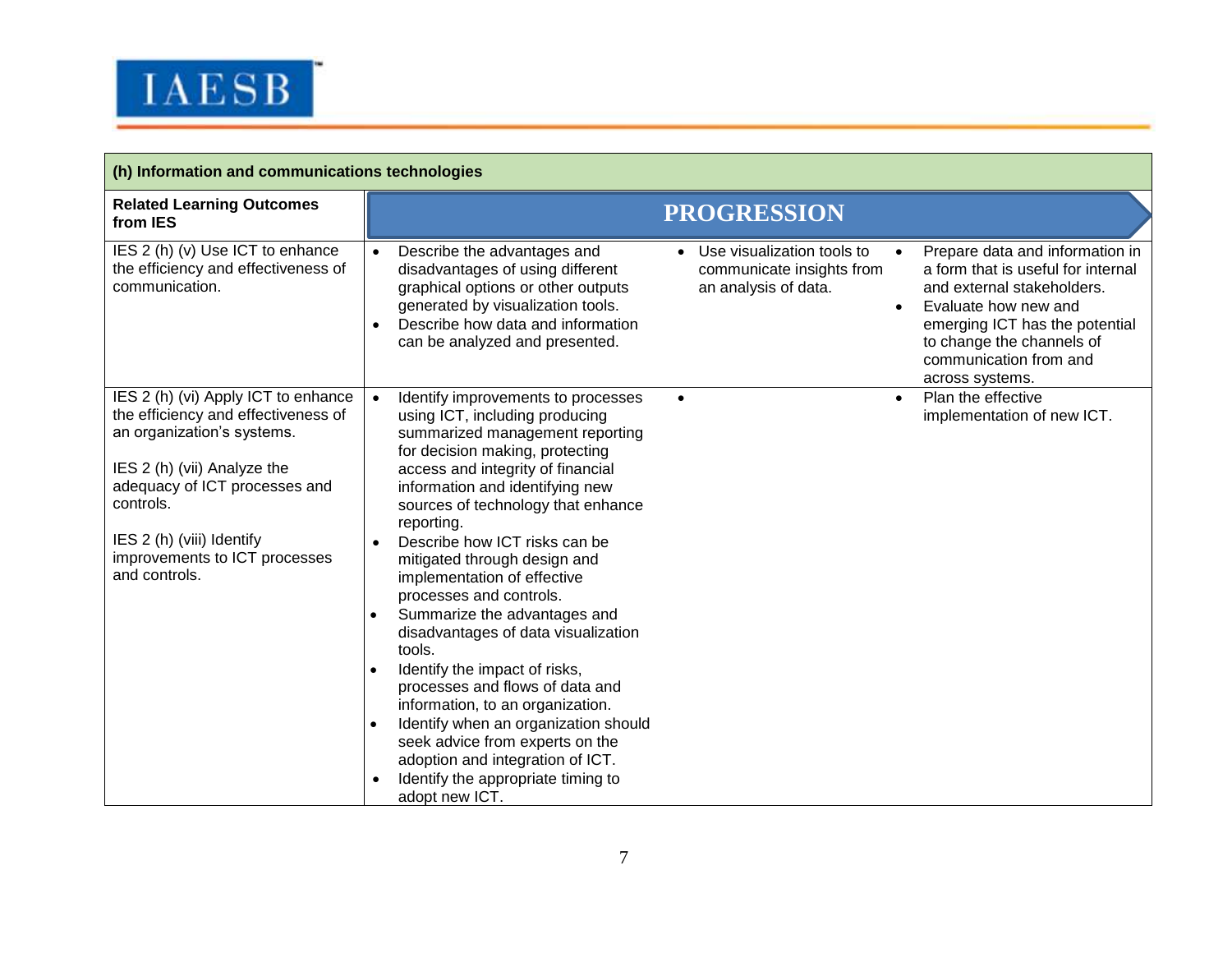

| (i) Business environment and organizational environment                                                                                                                                             |                                                                                                                                                                                                                                                                                         |  |
|-----------------------------------------------------------------------------------------------------------------------------------------------------------------------------------------------------|-----------------------------------------------------------------------------------------------------------------------------------------------------------------------------------------------------------------------------------------------------------------------------------------|--|
| <b>Related Learning Outcomes</b><br>from IES                                                                                                                                                        | <b>PROGRESSION</b>                                                                                                                                                                                                                                                                      |  |
| IES 2 (i) (i) Describe the<br>environment in which an<br>organization operates, including<br>the primary economic, legal,<br>regulatory, political, technological,<br>social, and cultural aspects. | Describe how ICT can impact<br>Analyze the implications of<br>business models and drivers of<br>technological, operational, security<br>and business issues critical to<br>value.<br>maintenance of an ICT<br>Discuss emerging ICT trends<br>environment.<br>impacting an organization. |  |

| (k) Business strategy and management                                                                                     |                                                                                                                                                                                                                                                                                                                                                                                                                                                                                                                                                                                                                                                                                                   |  |  |
|--------------------------------------------------------------------------------------------------------------------------|---------------------------------------------------------------------------------------------------------------------------------------------------------------------------------------------------------------------------------------------------------------------------------------------------------------------------------------------------------------------------------------------------------------------------------------------------------------------------------------------------------------------------------------------------------------------------------------------------------------------------------------------------------------------------------------------------|--|--|
| <b>Related Learning Outcomes</b><br>from IES                                                                             | <b>PROGRESSION</b>                                                                                                                                                                                                                                                                                                                                                                                                                                                                                                                                                                                                                                                                                |  |  |
| IES 2 (k) (iv) Explain the<br>processes that may be used to<br>develop and implement the<br>strategy of an organization. | Describe relevant ICT processes and<br>controls applicable to an organization.<br>Identify how processes can be<br>improved by using ICT, such as<br>producing summarized management<br>reporting for decision making, protecting<br>access and integrity of data and<br>information, and identifying<br>technologies that enhance<br>communication.<br>Describe the impact ICT has on<br>business models and risk, including<br>how current and emerging ICT have the<br>potential to impact the way business is<br>conducted and measured.<br>Describe how strategic business<br>decisions can be based on the<br>integration of appropriately analyzed<br>data sets and professional judgment. |  |  |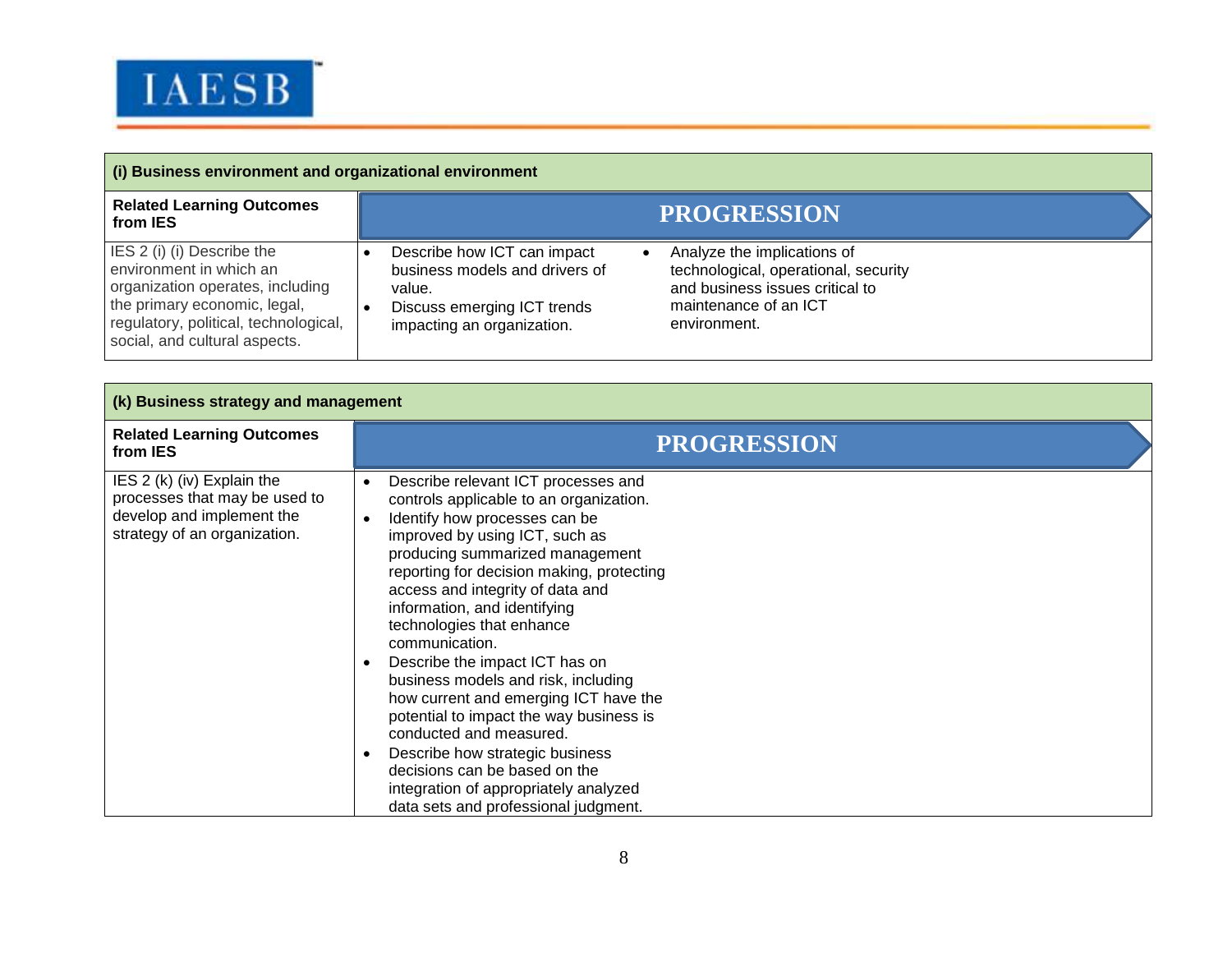

| IES 3 - Initial Professional Development - Professional Skills                                                                                                                                                                                                                                          |                                                                                                                                                                                                                                                                                                                                                                                                                                                           |                                                                                                                                                                                                                                                                                                                                                                                                                                                                                                                                                                                                                                                                                                                                                                                               |
|---------------------------------------------------------------------------------------------------------------------------------------------------------------------------------------------------------------------------------------------------------------------------------------------------------|-----------------------------------------------------------------------------------------------------------------------------------------------------------------------------------------------------------------------------------------------------------------------------------------------------------------------------------------------------------------------------------------------------------------------------------------------------------|-----------------------------------------------------------------------------------------------------------------------------------------------------------------------------------------------------------------------------------------------------------------------------------------------------------------------------------------------------------------------------------------------------------------------------------------------------------------------------------------------------------------------------------------------------------------------------------------------------------------------------------------------------------------------------------------------------------------------------------------------------------------------------------------------|
| (a) Intellectual                                                                                                                                                                                                                                                                                        |                                                                                                                                                                                                                                                                                                                                                                                                                                                           |                                                                                                                                                                                                                                                                                                                                                                                                                                                                                                                                                                                                                                                                                                                                                                                               |
| <b>Related Learning Outcomes</b><br>from IES                                                                                                                                                                                                                                                            |                                                                                                                                                                                                                                                                                                                                                                                                                                                           | <b>PROGRESSION</b>                                                                                                                                                                                                                                                                                                                                                                                                                                                                                                                                                                                                                                                                                                                                                                            |
| IES 3 (a) (i) Evaluate data and<br>information from a variety of<br>sources and perspectives<br>through research, integration,<br>and analyses.<br>IES 3 (a) (ii) Apply critical<br>thinking skills to solve problems,<br>inform judgments, make<br>decisions, and reach well-<br>reasoned conclusions. | Describe how new and emerging<br>$\bullet$<br>ICT operate, are used, and impact<br>the generation, processing, and<br>flow of data.<br>Identify meaningful insights<br>$\bullet$<br>through the consideration of<br>trends, patterns, outliers, and<br>unexpected relationships within<br>data and information.<br>Identify similarities and<br>$\bullet$<br>differences between ICT<br>applications and environments<br>when performing work activities. | Apply ICT to extract and<br>Evaluate the reliability,<br>$\bullet$<br>accuracy and relevance of<br>interrogate data.<br>data and information used by<br>Apply ICT to analyze structured<br>data and information and facilitate<br>an organization.<br>the analysis of semi-structured and •<br>Evaluate the results of data<br>unstructured data and information.<br>interrogation, synthesis and<br>analysis to conclude on<br>Apply predictive analytics to solve<br>applicability and<br>business problems.<br>reasonableness of different<br>Apply reasoning and professional<br>judgment to identify, evaluate and<br>outcomes.<br>conclude on the optimal solution<br>based on the facts, circumstances<br>and risk assessments<br>Use visualization tools to conduct<br>data analysis. |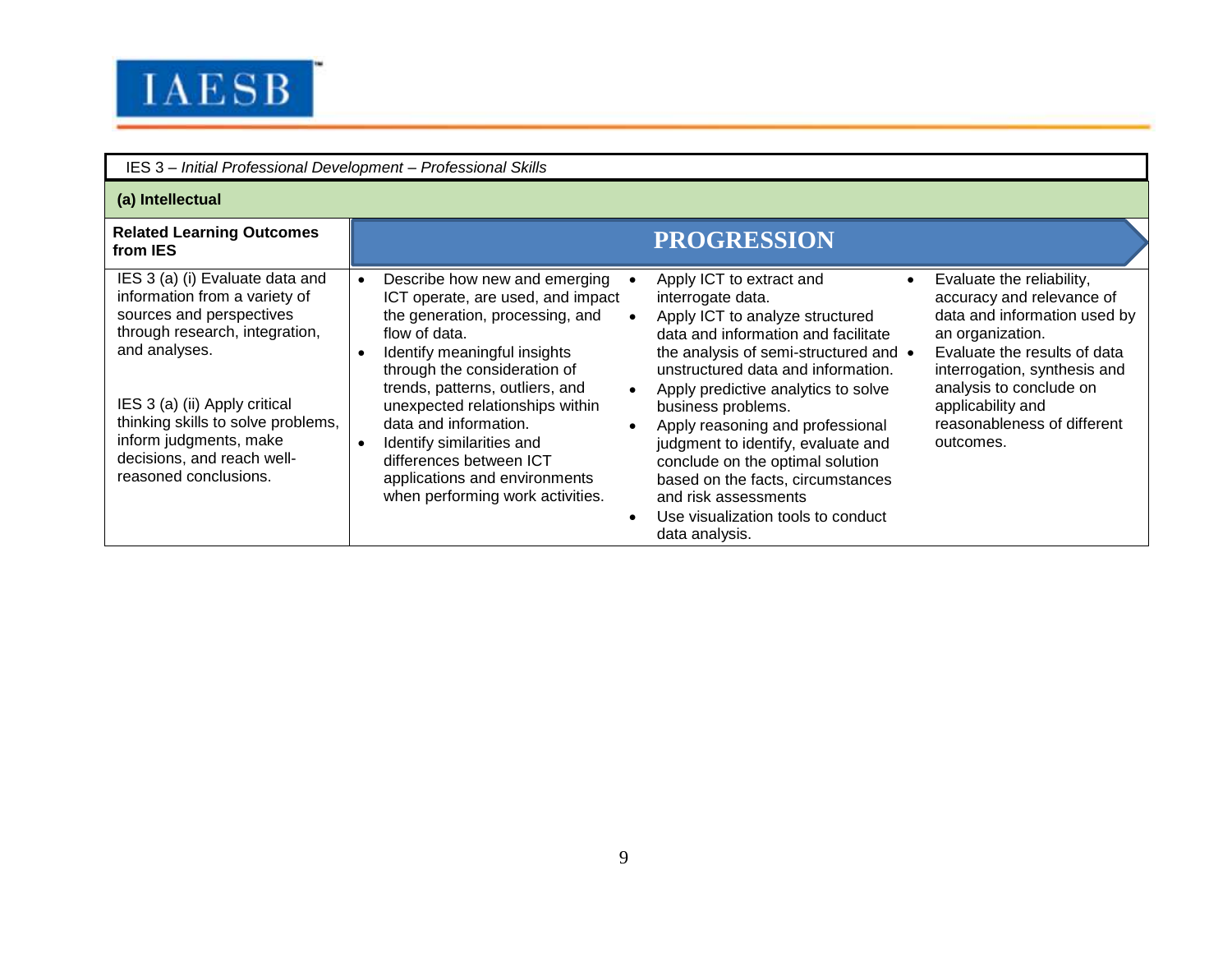

Г

| (b) Interpersonal and communication                                                                                                                                                                                                                                                                                                                                                                   |                                                                                                                                                                                                                                                                                                                                                                                                                                                                                                                                                                                                                                                                                                                                                                                                                                                                                                                                                                                                                                                                                                                                                                                                                                                                                                                                    |  |
|-------------------------------------------------------------------------------------------------------------------------------------------------------------------------------------------------------------------------------------------------------------------------------------------------------------------------------------------------------------------------------------------------------|------------------------------------------------------------------------------------------------------------------------------------------------------------------------------------------------------------------------------------------------------------------------------------------------------------------------------------------------------------------------------------------------------------------------------------------------------------------------------------------------------------------------------------------------------------------------------------------------------------------------------------------------------------------------------------------------------------------------------------------------------------------------------------------------------------------------------------------------------------------------------------------------------------------------------------------------------------------------------------------------------------------------------------------------------------------------------------------------------------------------------------------------------------------------------------------------------------------------------------------------------------------------------------------------------------------------------------|--|
| <b>Related Learning Outcomes</b><br>from IES                                                                                                                                                                                                                                                                                                                                                          | <b>PROGRESSION</b>                                                                                                                                                                                                                                                                                                                                                                                                                                                                                                                                                                                                                                                                                                                                                                                                                                                                                                                                                                                                                                                                                                                                                                                                                                                                                                                 |  |
| IES 3 (b) (i) Demonstrate<br>collaboration, cooperation, and<br>teamwork when working towards<br>organizational goals.<br>IES 3 (b) (ii) Communicate<br>clearly and concisely when<br>presenting, discussing, and<br>reporting in formal and informal<br>situations<br>IES 3 (b) (vi) Apply consultative<br>skills to minimize or resolve<br>conflict, solve problems, and<br>maximize opportunities. | Discuss the potential for emerging<br>Create opportunities for<br>Apply ICT to identify, prepare<br>$\bullet$<br>and share information with<br>ICT to improve processes,<br>peers, supervisors and<br>controls and stakeholder<br>subordinates to provide<br>internal and external<br>constructive feedback<br>stakeholders.<br>engagement.<br>needed for professional<br>Identify where ICT could negatively<br>Apply ICT to communicate<br>$\bullet$<br>$\bullet$<br>growth and development.<br>impact interpersonal communication.<br>effectively and enhance<br>Evaluate how new and<br>professional relationships.<br>Identify opportunities to<br>$\bullet$<br>$\bullet$<br>emerging ICT has the<br>Prepare and provide<br>communicate to individuals outside<br>$\bullet$<br>potential to change the<br>constructive feedback to<br>of the finance or governance<br>channels of communication<br>functions who will benefit from<br>peers, supervisors and<br>from and across systems.<br>subordinates on areas for<br>understanding how technology<br>impacts the use of data and<br>professional growth and<br>information as it flows through the<br>development.<br>financial reporting cycle.<br>Identify the appropriate channel to<br>$\bullet$<br>communicate to individuals within or<br>outside the organization. |  |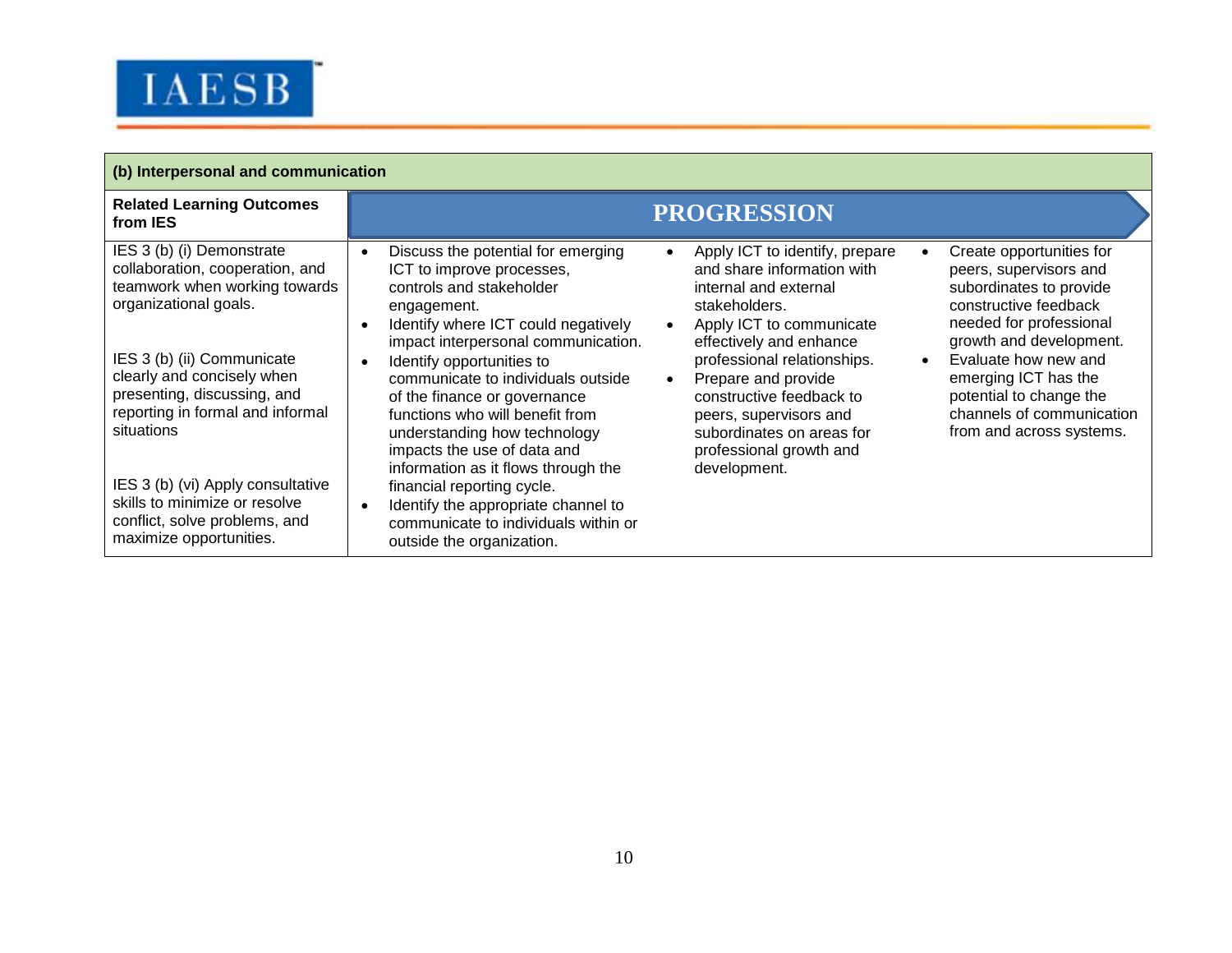

| (c) Personal                                                                          |                                                                                                                                                                                                                                                                                                                                                                                                                                                                             |  |
|---------------------------------------------------------------------------------------|-----------------------------------------------------------------------------------------------------------------------------------------------------------------------------------------------------------------------------------------------------------------------------------------------------------------------------------------------------------------------------------------------------------------------------------------------------------------------------|--|
| <b>Outcomes</b><br>Related<br>Learning<br>from IES                                    | <b>PROGRESSION</b>                                                                                                                                                                                                                                                                                                                                                                                                                                                          |  |
| IES 3 (c) (i) Demonstrate a<br>commitment to lifelong learning.<br>(d) Organizational | Identify gaps in ICT<br>Demonstrate a commitment to seek out, use<br>$\bullet$<br>knowledge and skills by<br>and evaluate new ICT tools and techniques.<br>performing a periodic self-<br>Demonstrate a commitment to adapt to, and<br>assessment.<br>make use of, new and emerging ICT<br>impacting an organization's business<br>information systems.<br>Prepare a professional development plan to<br>increase awareness and understanding of<br>current and future ICT. |  |
| <b>Related Learning Outcomes</b><br>from IES                                          | <b>PROGRESSION</b>                                                                                                                                                                                                                                                                                                                                                                                                                                                          |  |
| IES 3 (d) (iii) Apply people<br>management skills to motivate<br>and develop others.  | Create opportunities to<br>$\bullet$<br>address identified ICT gaps in<br>other individuals'<br>competencies and skills<br>through, including, use of on<br>the job training, peer feedback<br>or encouragement to attend<br>formal training.                                                                                                                                                                                                                               |  |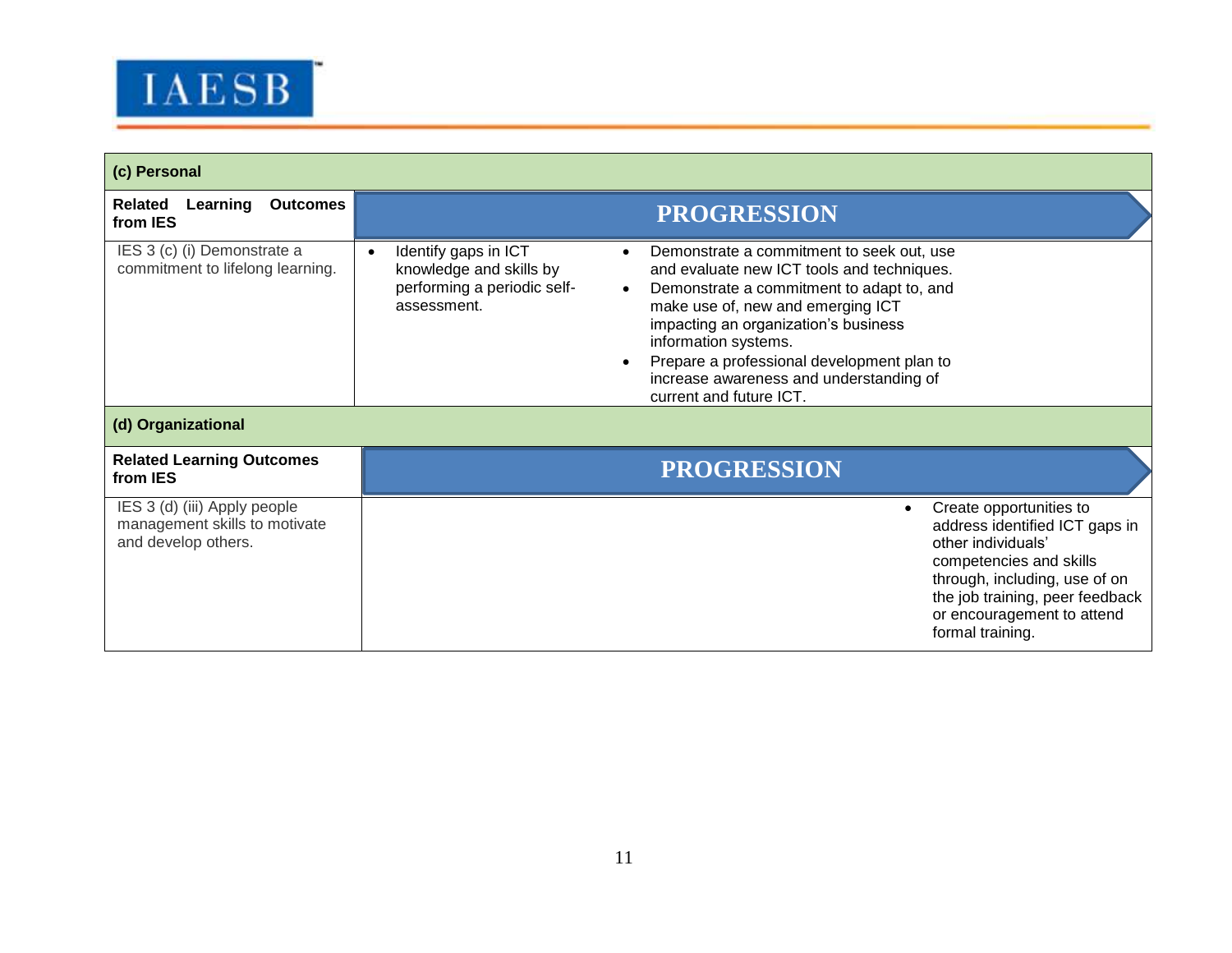

| IES 4 - Initial Professional Development - Professional Values, Ethics and Attitudes                                                                      |                                                                                                                                                                                                                                                                                                                                                                                                                                                                                                                                                                                       |  |  |
|-----------------------------------------------------------------------------------------------------------------------------------------------------------|---------------------------------------------------------------------------------------------------------------------------------------------------------------------------------------------------------------------------------------------------------------------------------------------------------------------------------------------------------------------------------------------------------------------------------------------------------------------------------------------------------------------------------------------------------------------------------------|--|--|
| (b) Ethical principles                                                                                                                                    |                                                                                                                                                                                                                                                                                                                                                                                                                                                                                                                                                                                       |  |  |
| <b>Related Learning Outcomes</b><br>from IES                                                                                                              | <b>PROGRESSION</b>                                                                                                                                                                                                                                                                                                                                                                                                                                                                                                                                                                    |  |  |
| IES 4 (b) (iv) Evaluate the<br>significance of threats to<br>compliance with the fundamental<br>principles of ethics and respond<br>appropriately.        | Demonstrate objectivity, integrity,<br>professional competence, due<br>care, and professional skepticism<br>when using ICT.                                                                                                                                                                                                                                                                                                                                                                                                                                                           |  |  |
| IES 4 (b) (v) Apply fundamental<br>principles of ethics when<br>collecting, generating, storing,<br>accessing, using, or sharing data<br>and information. | Describe how personally<br>Apply working practices that limit<br>identifiable data and information<br>access to data and information,<br>has the potential to be misused.<br>including, use of secured storage,<br>clean-desk policy and sharing data<br>Identify personally identifiable<br>and information only when there is<br>data and information and<br>an appropriate business purpose.<br>evaluate how it is used for<br>business purposes.<br>Identify regulatory requirements<br>applicable to access, storage,<br>generation, use and sharing of<br>data and information. |  |  |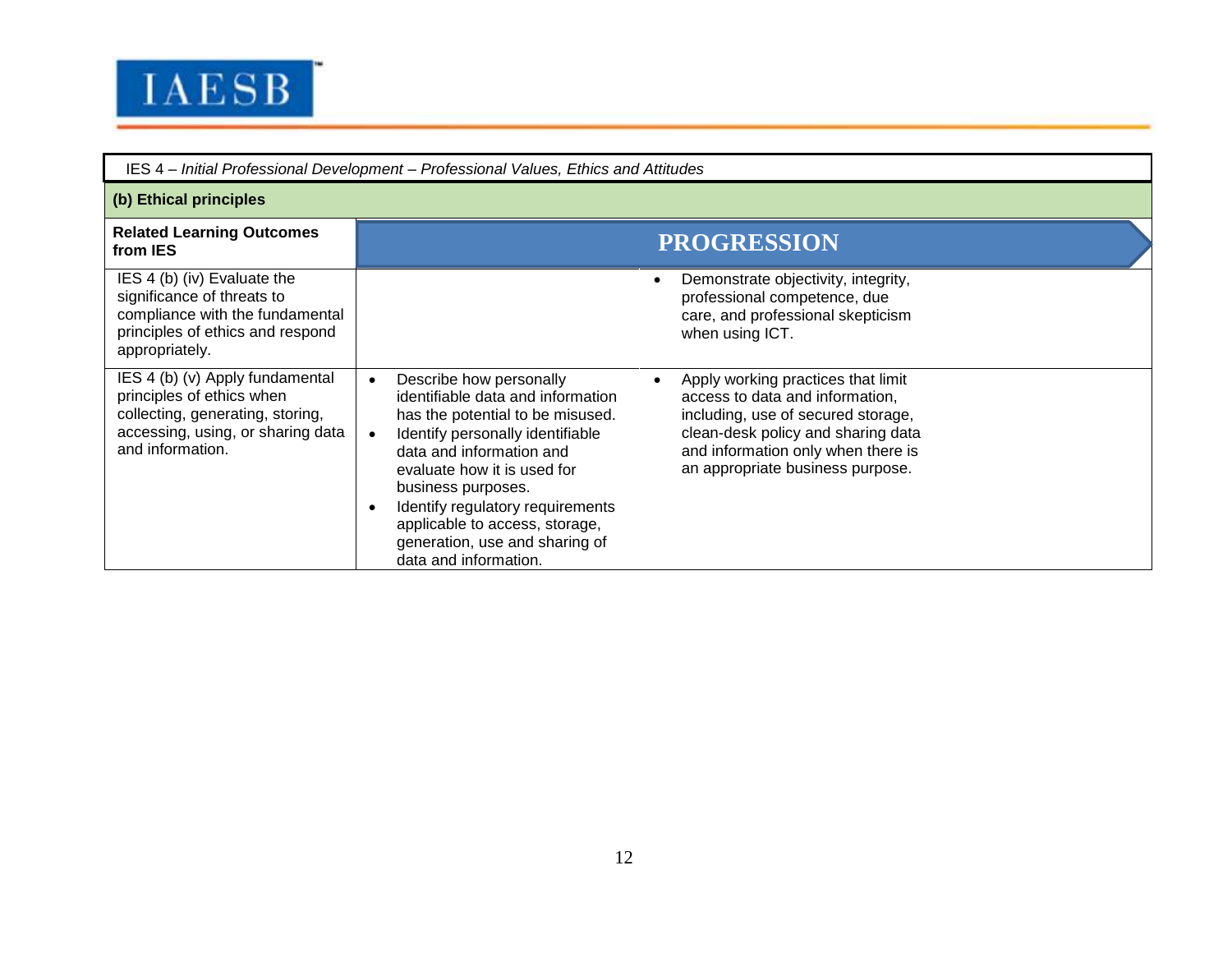

| IES 8 – Professional Competence for Engagement Partners Responsible for Audits of Financial Statements                                                                                                                         |                                                                                                                                                                                                                                                                                                                                                                                                                                                                                                                                                                                         |  |
|--------------------------------------------------------------------------------------------------------------------------------------------------------------------------------------------------------------------------------|-----------------------------------------------------------------------------------------------------------------------------------------------------------------------------------------------------------------------------------------------------------------------------------------------------------------------------------------------------------------------------------------------------------------------------------------------------------------------------------------------------------------------------------------------------------------------------------------|--|
| (f) Information and communications technologies                                                                                                                                                                                |                                                                                                                                                                                                                                                                                                                                                                                                                                                                                                                                                                                         |  |
| <b>Related Learning Outcomes</b><br>from <b>IES</b>                                                                                                                                                                            | <b>PROGRESSION</b>                                                                                                                                                                                                                                                                                                                                                                                                                                                                                                                                                                      |  |
| IES 8 (f) (i) Evaluate the<br>information and communications<br>technologies (ICT) environment to<br>identify controls that relate to the<br>financial statements to determine<br>the impact on the overall audit<br>strategy. | Analyze the implications of technological, operational, security and business issues critical to maintenance<br>of an ICT environment that supports an organization's financial reporting.<br>Develop familiarity with cybersecurity attacks, defenses and related forensic tools to help investigate issues.<br>Evaluate the flow of data and information distinguishing between manual and automated activities to identify<br>key controls that reduce risk of material misstatement.<br>Evaluate the sufficiency of digital evidence to demonstrate controls operating effectively. |  |

| (j) Personal                                 |                                                                                                                                                                                                                                                                                                                                                                                                                                                                                                                                                                                                                                                                                          |  |
|----------------------------------------------|------------------------------------------------------------------------------------------------------------------------------------------------------------------------------------------------------------------------------------------------------------------------------------------------------------------------------------------------------------------------------------------------------------------------------------------------------------------------------------------------------------------------------------------------------------------------------------------------------------------------------------------------------------------------------------------|--|
| <b>Related Learning Outcomes</b><br>from IES | <b>PROGRESSION</b>                                                                                                                                                                                                                                                                                                                                                                                                                                                                                                                                                                                                                                                                       |  |
| IES 8 (j) (i) Promote lifelong<br>learning.  | Identify ICT related professional development activities to better prepare for changes in the business<br>environment.<br>Instruct formal learning and development courses using ICT to increase its effectiveness.<br>٠<br>Actively participate in ICT learning programs.<br>Adopt new ICT to effectively conduct business activities relevant to work responsibilities.<br>Promote an environment of innovation using ICT.<br>Support the development of staff during the audit engagement through effective use of ICT research activities<br>and on the job training.<br>Support ICT development of staff during the audit engagement through effective supervision and review.<br>٠ |  |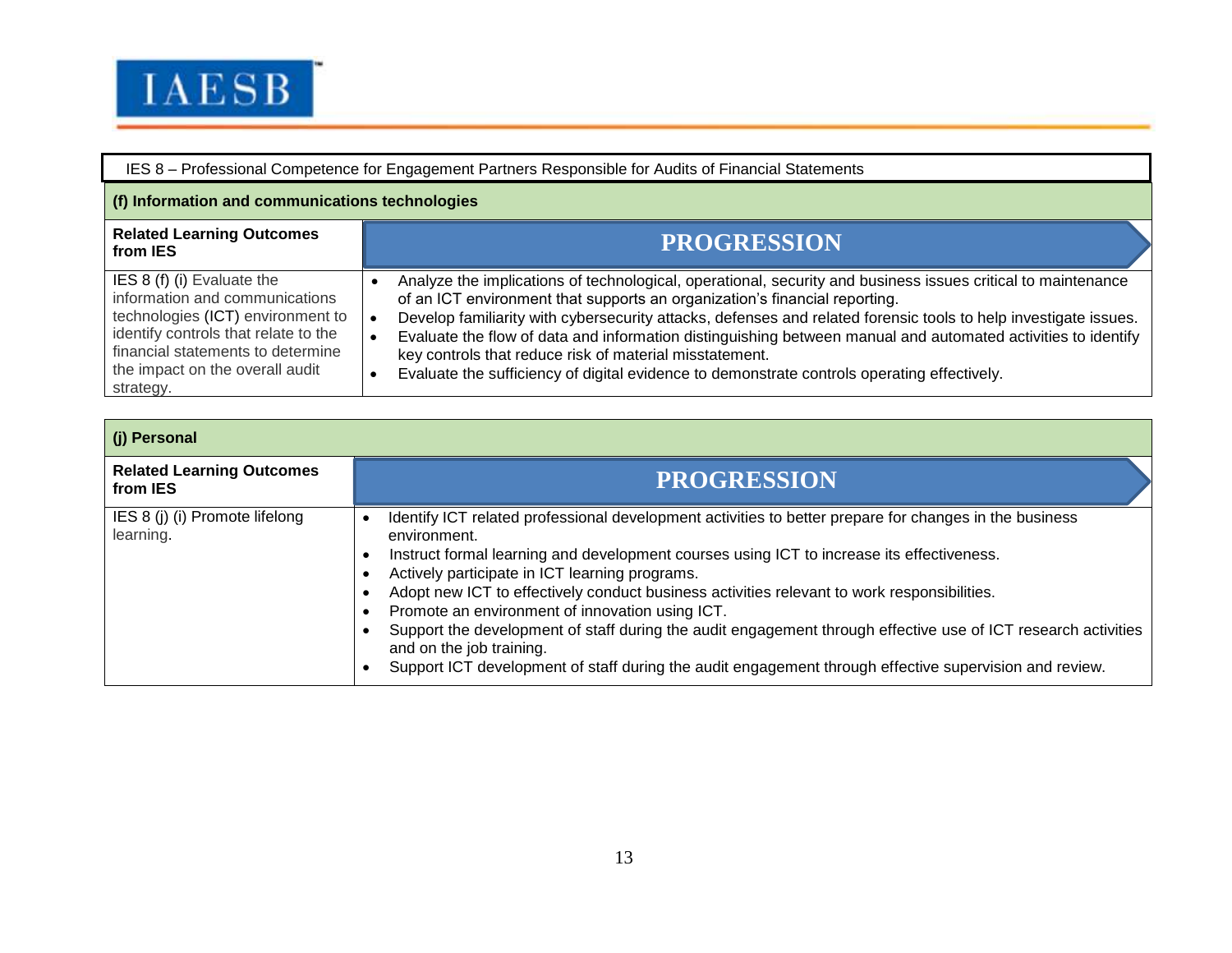

| (n) Ethical principles                                                                                                                                                                                                                      |                                                                                                                                                                                                                                                                                                                                                                                                                                                                                                                                                                                                                                                                                                                                                                                                                                  |  |
|---------------------------------------------------------------------------------------------------------------------------------------------------------------------------------------------------------------------------------------------|----------------------------------------------------------------------------------------------------------------------------------------------------------------------------------------------------------------------------------------------------------------------------------------------------------------------------------------------------------------------------------------------------------------------------------------------------------------------------------------------------------------------------------------------------------------------------------------------------------------------------------------------------------------------------------------------------------------------------------------------------------------------------------------------------------------------------------|--|
| <b>Related Learning Outcomes</b><br>from IES                                                                                                                                                                                                | <b>PROGRESSION</b>                                                                                                                                                                                                                                                                                                                                                                                                                                                                                                                                                                                                                                                                                                                                                                                                               |  |
| IES 8 (n) (i) Promote the<br>importance of compliance with the<br>fundamental principles of ethics. <sup>2</sup><br>IES 8 (n) (ii) Evaluate and respond<br>to threats to objectivity and<br>independence that can occur during<br>an audit. | Demonstrate diligence in obtaining sufficient evidence before forming conclusions, including the reliability of<br>data and information.<br>Evaluate pressures that introduce bias when client management and the engagement team form<br>conclusions.<br>Demonstrate objectivity, integrity, professional competence and due care throughout the audit engagement<br>when using ICT and while interacting with client management and those charged with governance.<br>Demonstrate behaviors that support the ethical conduct and application of regulatory requirements<br>governing the use, handling, and sharing of data and information specific to privacy requirements.<br>Demonstrate behaviors that support the importance of protecting personally identifiable information from<br>inappropriate use and disclosure. |  |



 $\overline{a}$ 

**This publication does not constitute an authoritative pronouncement of the International Accounting Education Standards Board and does not amend the IESs. This publication is not a substitute for reading the IESs. The examples in the guidance are supplemental to the learning outcomes in the IESs, non-authoritative, non-exhaustive, intended to be information enhancing, and should not be used as a 'checklist'.** 

<sup>2</sup> The Fundamental Principles, *IESBA Handbook of the International Code of Ethics for Professional Accountants (including International Independence Standards) – 2018 Edition*, Section 110.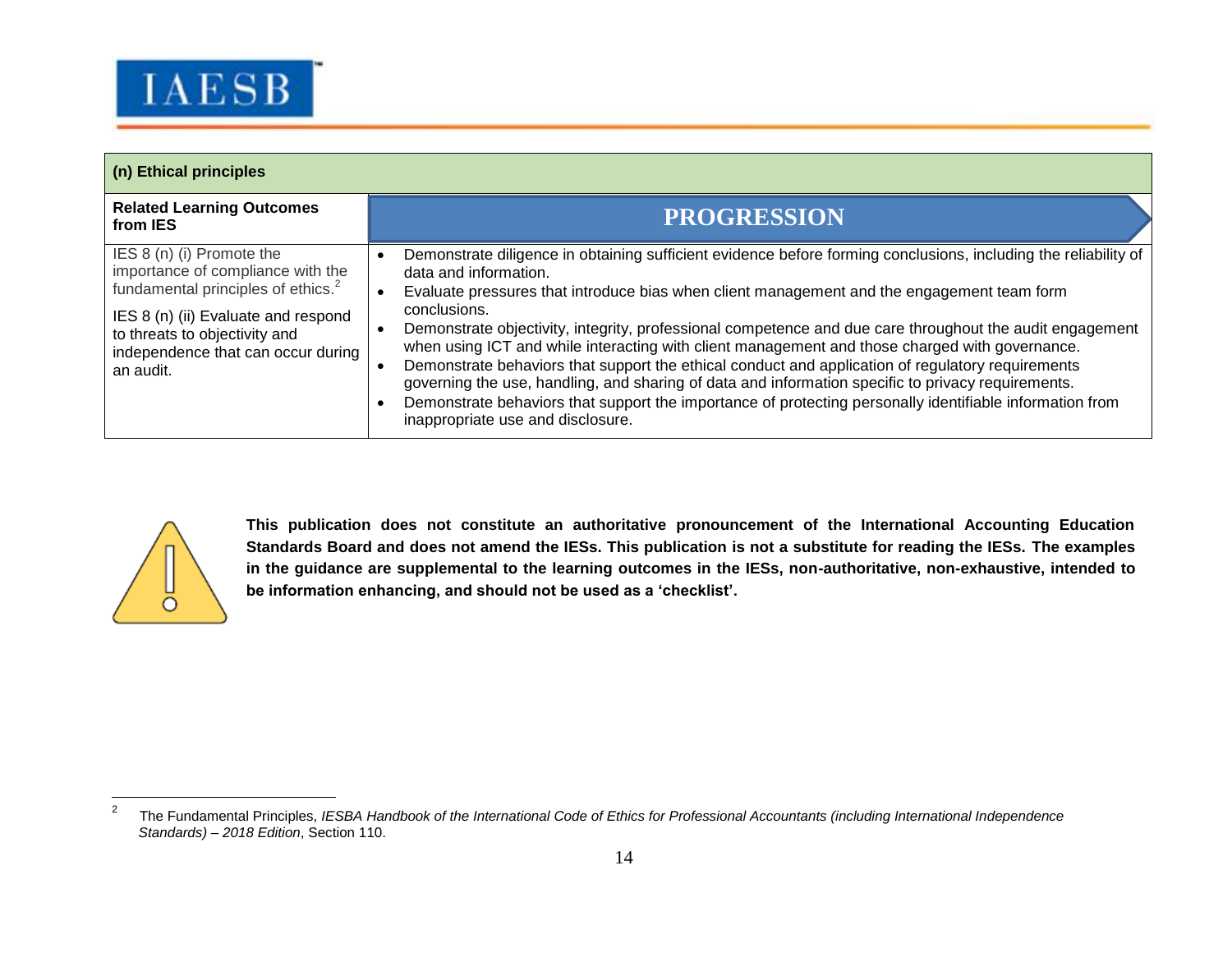

This document was prepared by the Staff of the International Accounting Education Standards Board (IAESB).

The [IAESB](http://www.ifac.org/Education/) develops education standards, guidance, and information papers on pre-qualification education, training of professional accountants, and continuing professional education and development.

The objective of the IAESB is to serve the public interest by setting high-quality education standards for professional accountants and by facilitating the convergence of international and national education standards.

The structures and processes that support the operations of the IAESB are facilitated by the International Federation of Accountants (IFAC).

International Education Standards, Exposure Drafts, Consultation Papers, and other IAESB publications are published by, and copyright of, IFAC.

The IAESB and IFAC do not accept responsibility for loss caused to any person who acts or refrains from acting in reliance on the material in this publication, whether such loss is caused by negligence or otherwise.

--------------------

The IAESB logo, 'International Accounting Education Standards Board', 'IAESB', 'International Education Standards', 'IES', the IFAC logo, 'International Federation of Accountants', and 'IFAC' are trademarks and service marks of IFAC.

Copyright © [October 2019] by the International Federation of Accountants (IFAC). All rights reserved. Written permission from IFAC is required to reproduce, store or transmit, or to make other similar uses of, this document. Contact [permissions@ifac.org.](mailto:permissions@ifac.org)